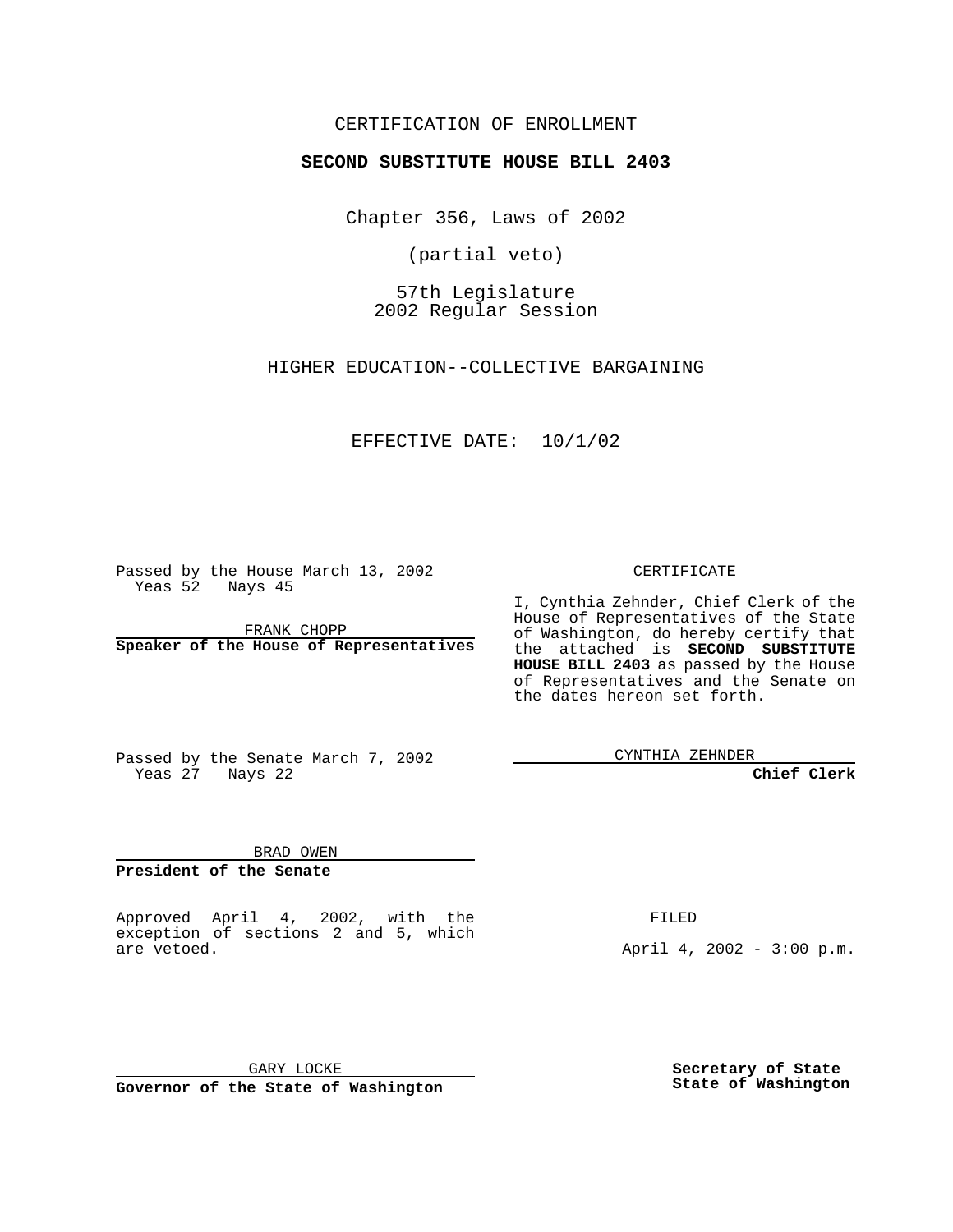## **SECOND SUBSTITUTE HOUSE BILL 2403** \_\_\_\_\_\_\_\_\_\_\_\_\_\_\_\_\_\_\_\_\_\_\_\_\_\_\_\_\_\_\_\_\_\_\_\_\_\_\_\_\_\_\_\_\_\_\_

\_\_\_\_\_\_\_\_\_\_\_\_\_\_\_\_\_\_\_\_\_\_\_\_\_\_\_\_\_\_\_\_\_\_\_\_\_\_\_\_\_\_\_\_\_\_\_

# AS AMENDED BY THE SENATE

Passed Legislature - 2002 Regular Session

#### **State of Washington 57th Legislature 2002 Regular Session**

**By** House Committee on Appropriations (originally sponsored by Representatives Kenney, Conway, Veloria, Linville, Campbell, O'Brien, Fromhold, Lovick, Hunt, Hurst, Miloscia, Jackley, Kagi, Schual-Berke, Kessler, Gombosky, Berkey, Cody, Chase, Morris, Dickerson, Tokuda, Cooper, Darneille, Kirby, Upthegrove, Edwards, Romero, Santos, Lysen, Quall, McIntire, Wood, Haigh, McDermott, Simpson and Sullivan)

Read first time 02/09/2002. Referred to Committee on .

1 AN ACT Relating to labor relations at the public four-year 2 institutions of higher education; adding a new chapter to Title 41 RCW; 3 and providing an effective date.

4 BE IT ENACTED BY THE LEGISLATURE OF THE STATE OF WASHINGTON:

5 NEW SECTION. **Sec. 1.** LEGISLATIVE FINDINGS OF FACT AND STATEMENTS 6 OF POLICY. The legislature finds and declares that:

7 (1) The people of the state of Washington have a fundamental 8 interest in developing harmonious and cooperative labor relations 9 within the public four-year institutions of higher education.

 (2) Teachers in the public school system and instructors in the community colleges in the state have been granted the opportunity to bargain collectively. It is desirable to expand the jurisdiction of the public employment relations commission to cover faculty in the state's public four-year institutions of higher education.

 (3) It is the purpose of this chapter to provide the means by which relations between the boards of regents and trustees of the public four-year institutions of higher education of the state of Washington and their faculty may assure that the responsibilities and authorities granted to these institutions are carried out in an atmosphere that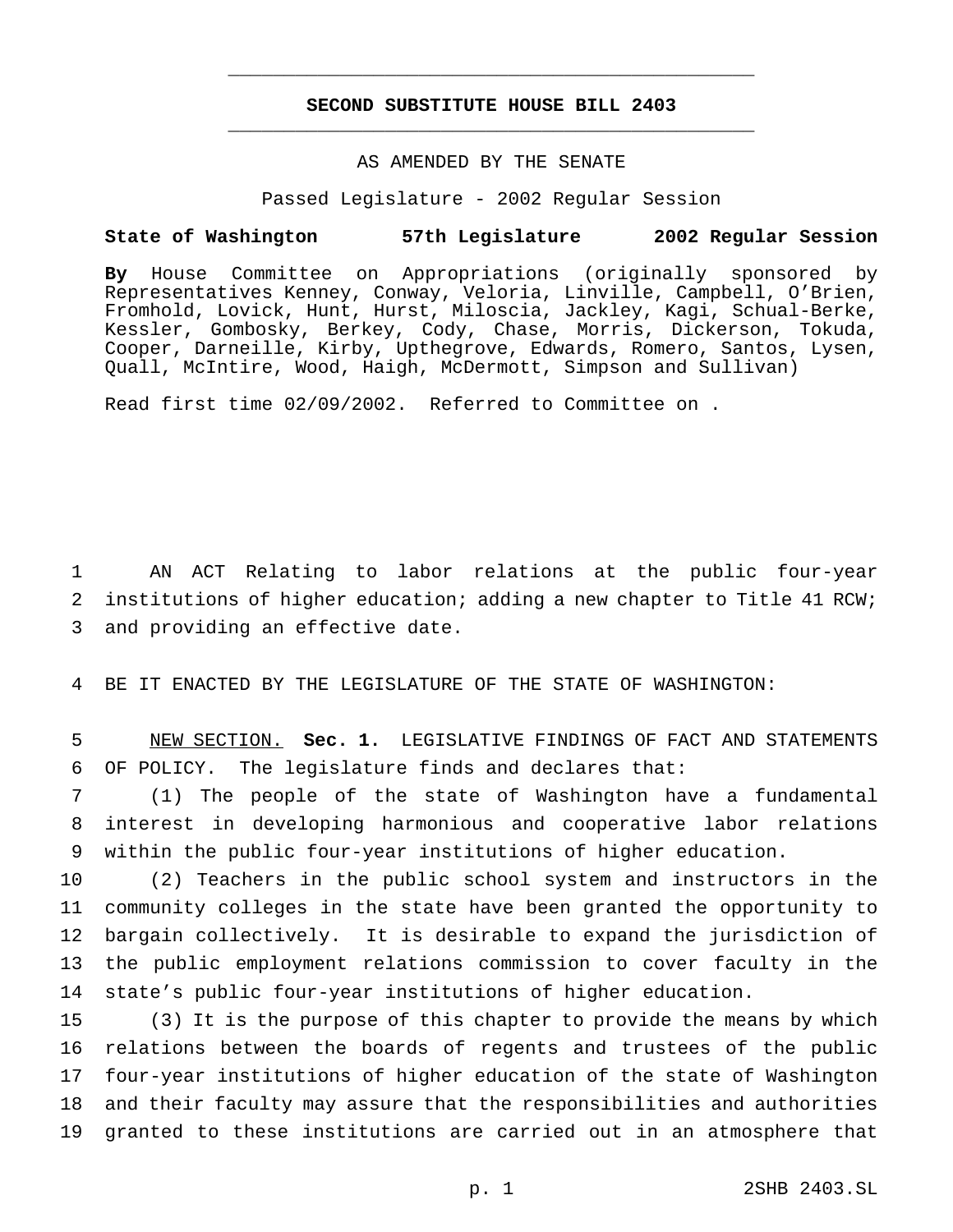permits the fullest participation by faculty in determining the conditions of employment which affect them. It is the intent of the legislature to accomplish this purpose by providing a uniform structure for recognizing the right of faculty of the public four-year institutions of higher education to engage in collective bargaining as provided in this chapter, if they should so choose.

 (4) It is the further purpose of this chapter to provide orderly and clearly defined procedures for collective bargaining and dispute resolution, and to define and prohibit certain practices that are contrary to the public interest.

11 \*NEW SECTION. Sec. 2. EXERCISE OF FUNCTIONS OF FACULTY IN SHARED GOVERNANCE--GUARANTEE OF ACADEMIC FREEDOM. (1) The legislature recognizes that consultation and joint decision making between administration and faculty is the long-accepted manner of governing public four-year institutions of higher education and is essential to performing their educational missions. However, collective bargaining 17 can fill the same role. Therefore, faculty at public four-year institutions must choose between collective bargaining and all other faculty governance systems or practices with respect to policies on academic and professional matters affecting the public four-year institutions of higher education.

 (2) It is the policy of the state of Washington to encourage the pursuit of excellence in teaching, research, and learning through the free exchange of ideas among the faculty, students, and staff of its institutions. All parties subject to this chapter shall respect and endeavor to preserve academic freedom.

 (3) In the absence of <sup>a</sup> valid collective bargaining agreement, and for matters upon which collective bargaining is prohibited under section <sup>4</sup> of this act, the rules, regulations, provisions, and procedures, policies, and practices manuals in public four-year institutions of higher education shall govern relations between faculty and the respective boards of regents and trustees.

**\*Sec. 2 was vetoed. See message at end of chapter.**

 NEW SECTION. **Sec. 3.** DEFINITIONS. The definitions in this section apply throughout this chapter unless the context clearly requires otherwise.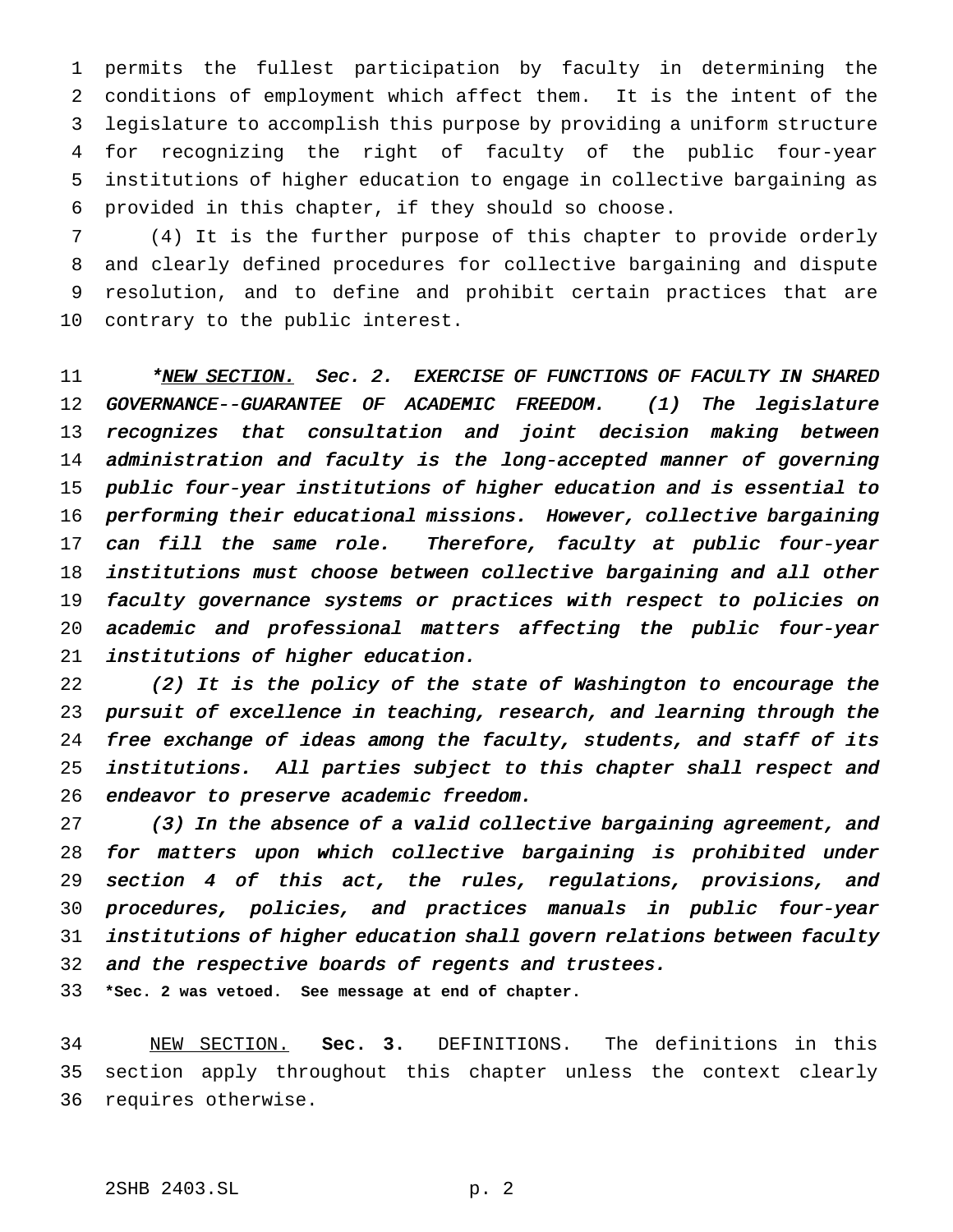(1) "Faculty governance system" means the internal organization that serves as the faculty advisory body and is charged with the responsibility for recommending policies, regulations, and rules for the college or university.

 (2) "Grievance arbitration" means a method to resolve disputes arising out of interpretations or application of the terms of an agreement under which the parties to a controversy must accept the decision of an impartial person or persons.

 (3) "Collective bargaining" and "bargaining" mean the performance of the mutual obligation of the representatives of the employer and the exclusive bargaining representative to meet at reasonable times to bargain in good faith in an effort to reach agreement with respect to wages, hours, and other terms and conditions of employment. A written contract incorporating any agreements reached must be executed if requested by either party. The obligation to bargain does not compel either party to agree to a proposal or to make a concession.

 In the event of a dispute between an employer and an exclusive bargaining representative over the matters that are terms and conditions of employment, the commission shall decide which items are mandatory subjects for bargaining, subject to section 4 of this act.

 (4) "Commission" means the public employment relations commission established pursuant to RCW 41.58.010.

 (5) "Faculty" means employees who, at a public four-year institution of higher education, are designated with faculty status or who perform faculty duties as defined through policies established by the faculty governance system, excluding casual or temporary employees, administrators, confidential employees, graduate student employees, postdoctoral and clinical employees, and employees subject to chapter 41.06 or 41.56 RCW.

 (6) "Employee organization" means any organization that includes as its members faculty of the employer and that has as one of its purposes representation of faculty under this chapter. A faculty governance system is not an employee organization as defined in this subsection. (7) "Employer" means the board of regents or the board of trustees

of a public four-year institution of higher education.

 (8) "Exclusive bargaining representative" means any employee organization that has been determined by the commission to represent all of the faculty members of the bargaining unit as required in section 6 of this act.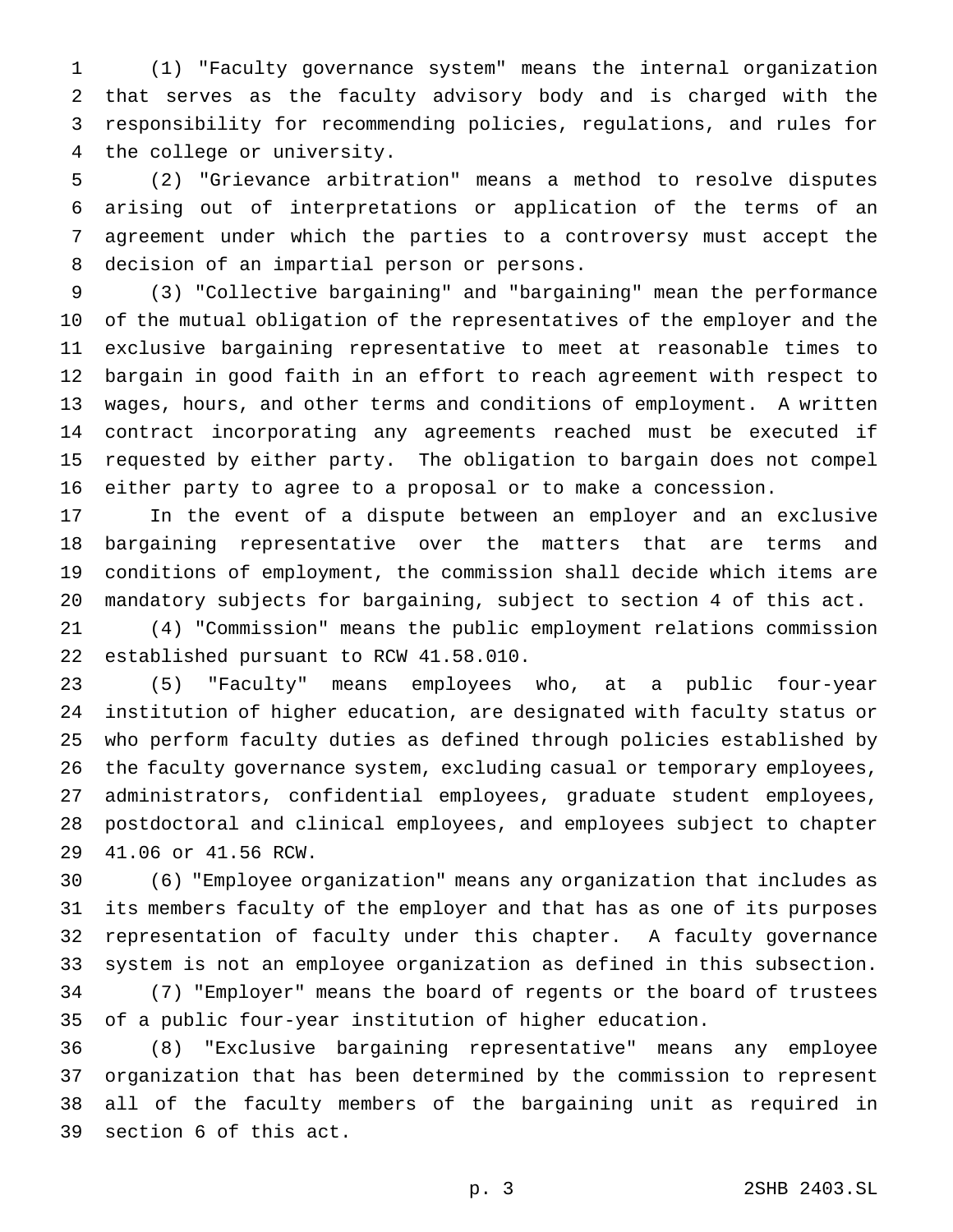(9) "Administrator" means deans, associate and assistant deans, vice-provosts, vice-presidents, the provost, chancellors, vice-chancellors, the president, and faculty members who exercise managerial or supervisory authority over other faculty members.

 (10) "Confidential employee" means (a) a person who participates directly on behalf of an employer in the formulation of labor relations policy, the preparation for or conduct of collective bargaining, or the administration of a collective bargaining agreement, if the role of the person is not merely routine or clerical in nature but calls for the consistent exercise of independent judgment; and (b) a person who assists and acts in a confidential capacity to a person in (a) of this subsection.

 (11) "Bargaining unit" includes all faculty members of all campuses of each of the colleges and universities. Only one bargaining unit is allowable for faculty of each employer, and that unit must contain all faculty members from all schools, colleges, and campuses of the employer.

 (12) "Public four-year institutions of higher education" means the University of Washington, Washington State University, Eastern Washington University, Western Washington University, Central Washington University, and The Evergreen State College.

 NEW SECTION. **Sec. 4.** SCOPE OF BARGAINING. (1) Prohibited subjects of bargaining include but are not limited to the following: (a) Consideration of the merits, necessity, or organization of any service, activity, or program established by law or resolution of the employer, except for the terms and conditions of employment of faculty members who may be affected by such service, activity, or program.

 (b) The amount of any fees that are not a term or condition of employment.

 (c) Admission requirements for students, conditions for the award of certificates and degrees, and the content, methods, supervision, and evaluation of courses, curricula, and research programs.

 (2) Permissive subjects of bargaining include, but are not limited to, criteria and standards to be used for the appointment, promotion, evaluation, and tenure of faculty.

 (3) Nothing in this section shall be construed to limit the right of the employer to consult with any employee on any matter outside the scope of bargaining.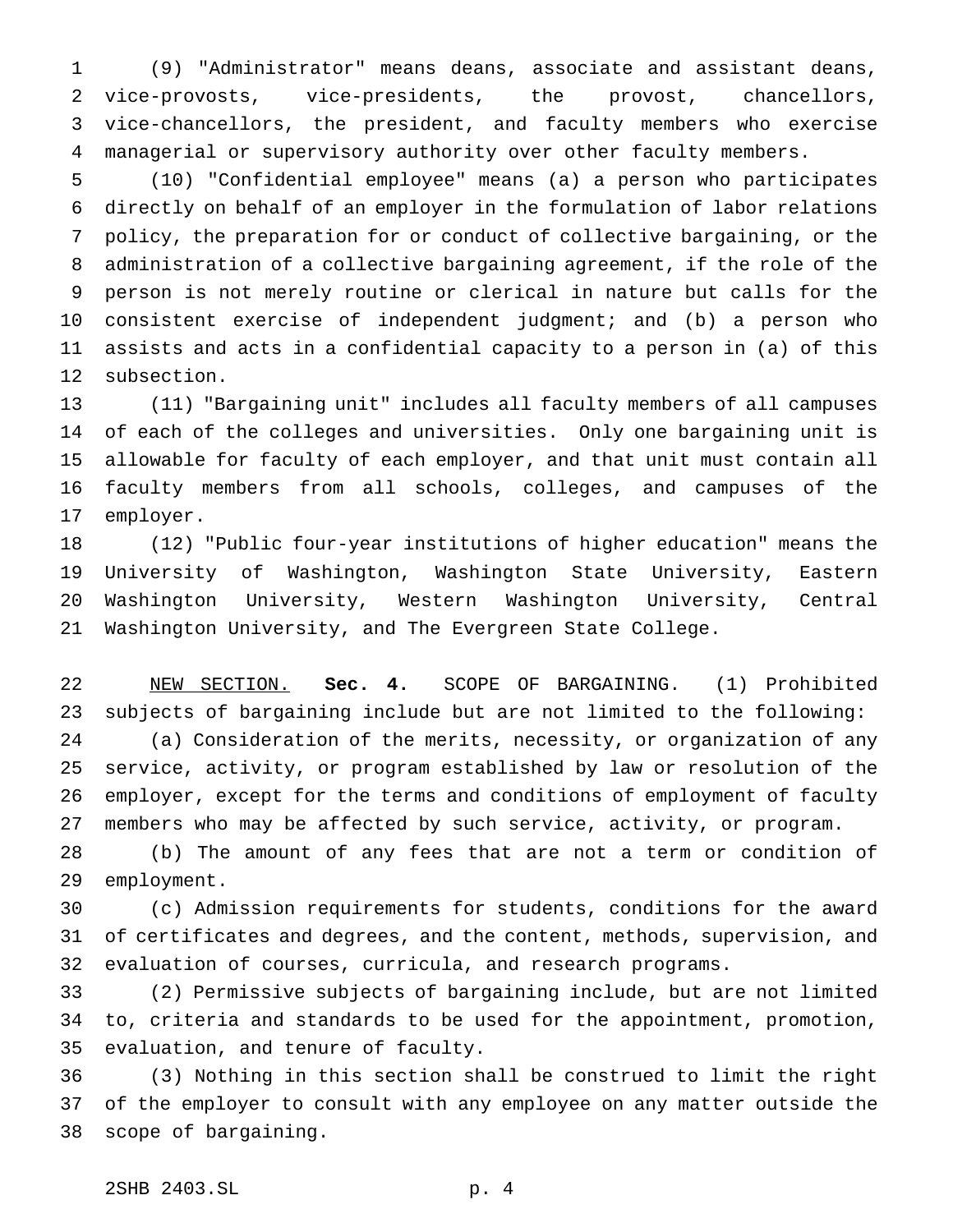1 \* NEW SECTION. Sec. 5. RIGHT TO ORGANIZE OR REFRAIN FROM ORGANIZING. Faculty members have the right to self-organization, to form, join, or assist employee organizations, and to bargain collectively through exclusive bargaining representatives of their own choosing, and also have the right to refrain from any or all of these activities except to the extent that faculty members may be required to make payments to an exclusive bargaining representative or charitable organization under <sup>a</sup> union security provision authorized in this chapter. However, faculty members may not engage in collective bargaining until any existing faculty senate or council and any other faculty governance system has been abolished. Any shared governance practices may not be exercised so long as the faculty engages in collective bargaining.

**\*Sec. 5 was vetoed. See message at end of chapter.**

 NEW SECTION. **Sec. 6.** EXCLUSIVE BARGAINING REPRESENTATIVES--DUTY OF FAIR REPRESENTATION. The employee organization which has been determined by the commission to be the exclusive bargaining representative of a bargaining unit shall be required to represent all the faculty members within the bargaining unit without regard to membership in that employee organization: PROVIDED, That any faculty member may at any time present his or her complaints or concerns to the employer and have such complaints or concerns adjusted without intervention of the exclusive bargaining representative, as long as the exclusive bargaining representative has been given an opportunity to be present at the adjustment and to make its views known, and as long as the adjustment is not inconsistent with the terms of a collective bargaining agreement then in effect.

 NEW SECTION. **Sec. 7.** REPRESENTATION CASE PROCEDURE. The commission shall certify exclusive bargaining representatives in accordance with the procedures specified in this section.

 (1) No question concerning representation may be raised within one year following issuance of a certification under this section.

 (2) If there is a valid collective bargaining agreement in effect, no question concerning representation may be raised except during the period not more than ninety nor less than sixty days prior to the expiration date of the agreement: PROVIDED, That in the event a valid collective bargaining agreement, together with any renewals or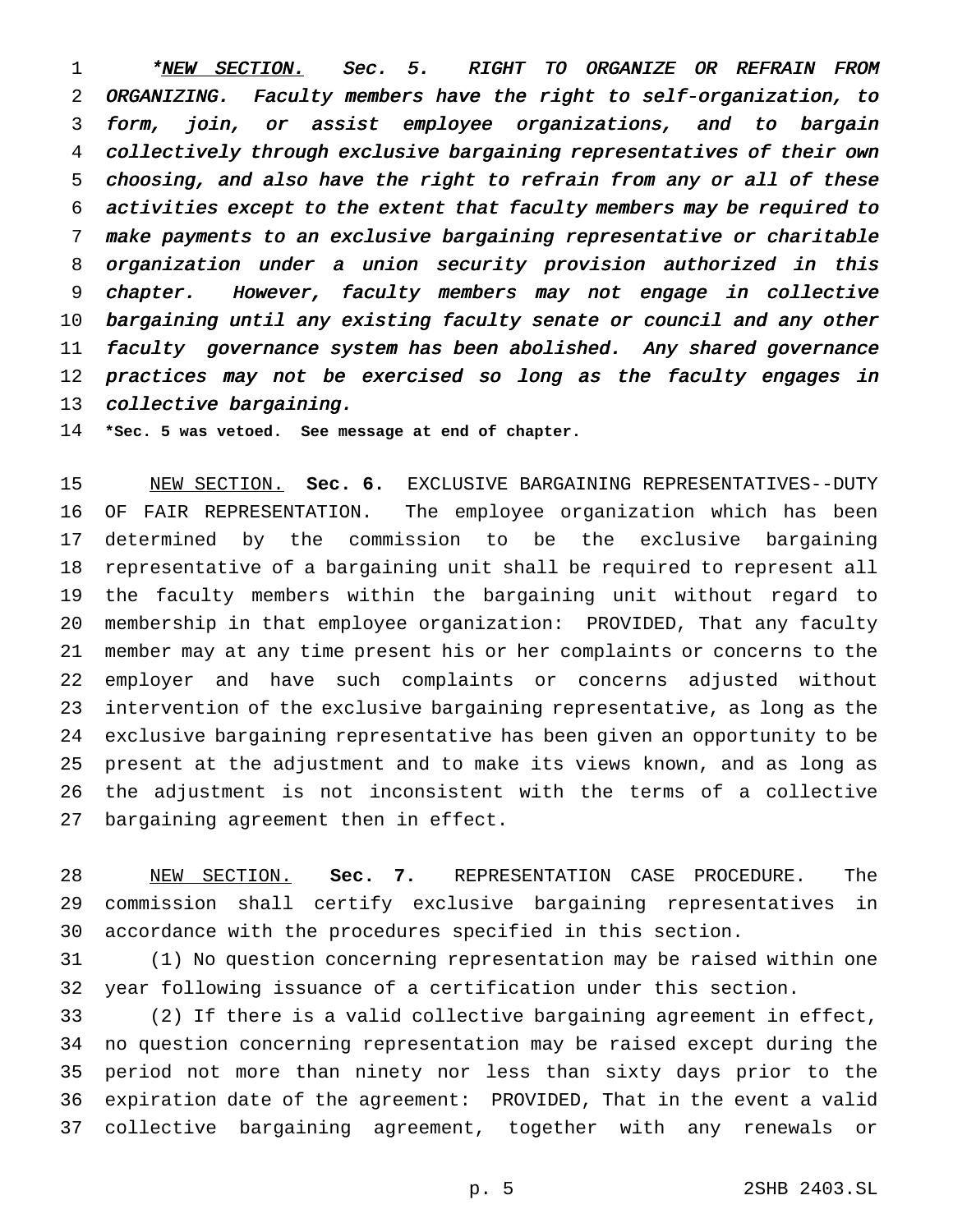extensions thereof, has been or will be in existence for more than three years, then a question concerning representation may be raised not more than ninety nor less than sixty days prior to the third anniversary date or any subsequent anniversary date of the agreement; and if the exclusive bargaining representative is removed as the result of such procedure, the collective bargaining agreement shall be deemed to be terminated as of the date of the certification or the anniversary date following the filing of the petition, whichever is later.

 (3) An employee organization seeking certification as exclusive bargaining representative of a bargaining unit, or faculty members seeking decertification of their exclusive bargaining representative, must make a confidential showing to the commission of credible evidence demonstrating that at least thirty percent of the faculty in the bargaining unit are in support of the petition. The petition must indicate the name, address, and telephone number of any employee organization known to claim an interest in the bargaining unit.

 (4) A petition filed by an employer must be supported by credible evidence demonstrating the good faith basis on which the employer claims the existence of a question concerning the representation of its faculty.

 (5) Any employee organization which makes a confidential showing to the commission of credible evidence demonstrating that it has the support of at least ten percent of the faculty in the bargaining unit involved is entitled to intervene in proceedings under this section and to have its name listed as a choice on the ballot in an election conducted by the commission.

 (6) The commission shall determine any question concerning representation by conducting a secret ballot election among the faculty members in the bargaining unit, except under the following circumstances:

 (a) If only one employee organization is seeking certification as exclusive bargaining representative of a bargaining unit for which there is no incumbent exclusive bargaining representative, the commission may, upon the concurrence of the employer and the employee organization, determine the question concerning representation by conducting a cross-check comparing the employee organization's membership records or bargaining authorization cards against the employment records of the employer; or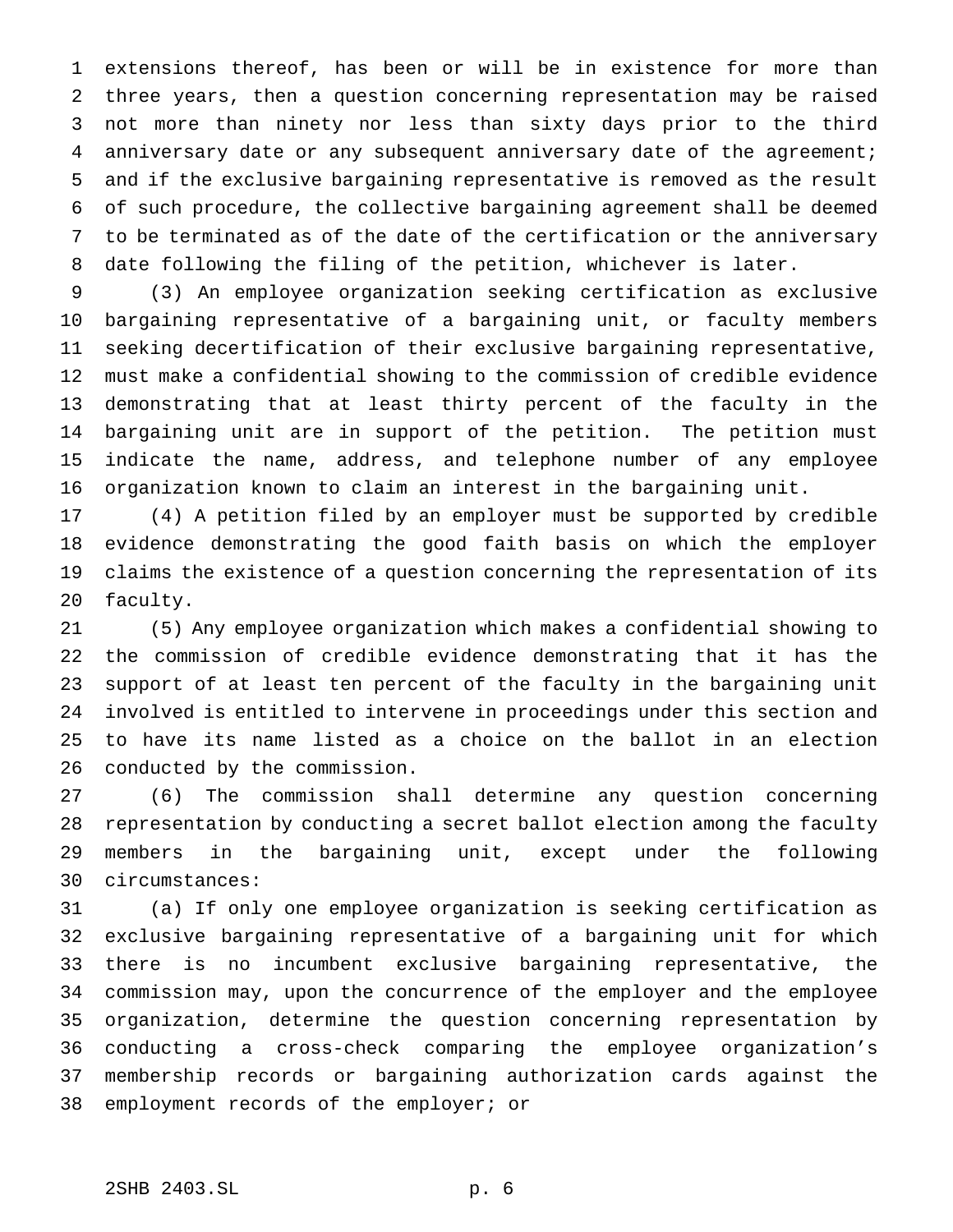(b) If the commission determines that a serious unfair labor practice has been committed which interfered with the election process and precludes the holding of a fair election, the commission may determine the question concerning representation by conducting a cross- check comparing the employee organization's membership records or bargaining authorization cards against the employment records of the employer.

 (7) The representation election ballot must contain a choice for each employee organization qualifying under subsection (3) or (5) of this section, together with a choice for no representation. The representation election shall be determined by the majority of the valid ballots cast. If there are three or more choices on the ballot and none of the three or more choices receives a majority of the valid ballots cast, a runoff election shall be conducted between the two choices receiving the highest and second highest numbers of votes.

 (8) The commission shall certify as the exclusive bargaining representative the employee organization that has been determined to represent a majority of faculty members in a bargaining unit.

 NEW SECTION. **Sec. 8.** BARGAINING UNIT DETERMINATION. In any dispute concerning membership in the bargaining unit or the allocation of employees or positions to a bargaining unit, the commission, after a hearing or hearings, shall determine the dispute.

 NEW SECTION. **Sec. 9.** COMMISSION--MEDIATION ACTIVITIES--OTHER DISPUTE RESOLUTION PROCEDURES AUTHORIZED. (1) The commission shall conduct mediation activities upon the request of either party as a means of assisting in the settlement of unresolved matters considered under this chapter.

 (2) If any matter being jointly considered by the exclusive bargaining representative and the board of regents or trustees is not settled by the means provided in this chapter, either party may request the assistance and advice of the commission. Nothing in this section prohibits an employer and an employee organization from agreeing to substitute, at their own expense, some other impasse procedure or other means of resolving matters considered under this chapter.

 NEW SECTION. **Sec. 10.** PROVISIONS RELATING TO COMPENSATION-- RESTRICTIONS. (1) Except as provided in subsection (2) of this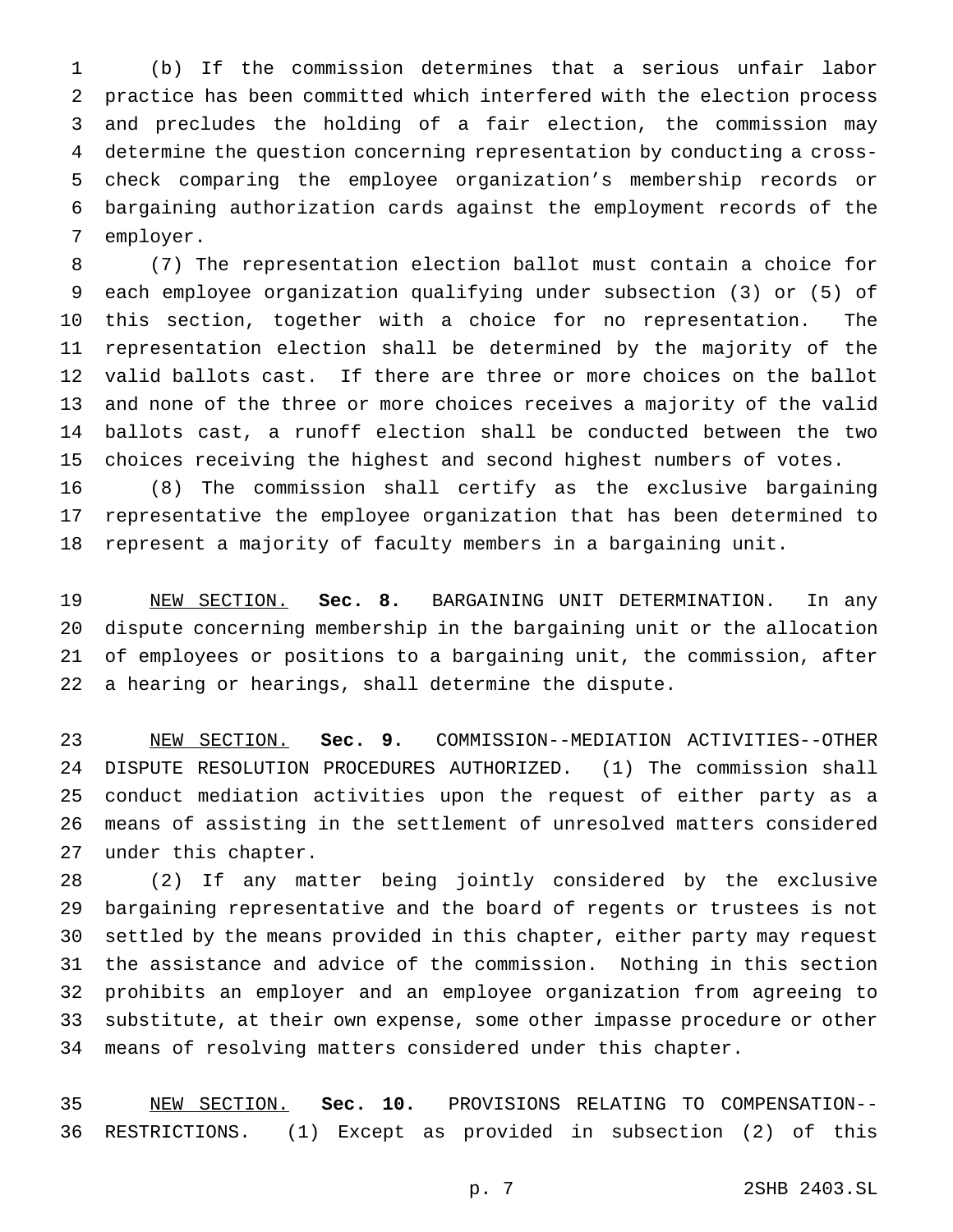section, provisions of collective bargaining agreements relating to compensation shall not exceed the amount or percentage established by the legislature in the appropriations act. If any compensation provision is affected by subsequent modification of the appropriations act by the legislature, both parties shall immediately enter into collective bargaining for the sole purpose of arriving at a mutually agreed upon replacement for the affected provision.

 (2) An employer may provide additional compensation to faculty that exceeds that provided by the legislature.

 NEW SECTION. **Sec. 11.** NEGOTIATED AGREEMENTS--PROCEDURES FOR GRIEVANCE ARBITRATION. A collective bargaining agreement negotiated under this chapter may include procedures for final and binding grievance arbitration of the disputes arising about the interpretation or application of the agreement.

 (1) The parties to a collective bargaining agreement may agree on one or more permanent umpires to serve as arbitrator, or may agree on any impartial person to serve as arbitrator, or may agree to select arbitrators from any source available to them, including federal and private agencies, in addition to the staff and dispute resolution panel maintained by the commission.

 (2) An arbitrator may require any person to attend as a witness, and to bring with him or her any book, record, document, or other evidence. Subpoenas shall issue and be signed by the arbitrator and shall be served in the same manner as subpoenas to testify before a court of record in this state. The fees for such attendance shall be paid by the party requesting issuance of the subpoena and shall be the same as the fees of witnesses in the superior court. If any person so summoned to testify refuses or neglects to obey such subpoena, upon petition authorized by the arbitrator, the superior court may compel the attendance of such person before the arbitrator, or punish the person for contempt in the same manner provided for the attendance of witnesses or the punishment of them in the courts of this state.

 (3) The arbitrator shall appoint a time and place for the hearing and notify the parties thereof, and may adjourn the hearing from time to time as may be necessary, and, on application of either party and for good cause, may postpone the hearing to a time not extending beyond a date fixed by the collective bargaining agreement for making the award. The arbitrator has the power to administer oaths. The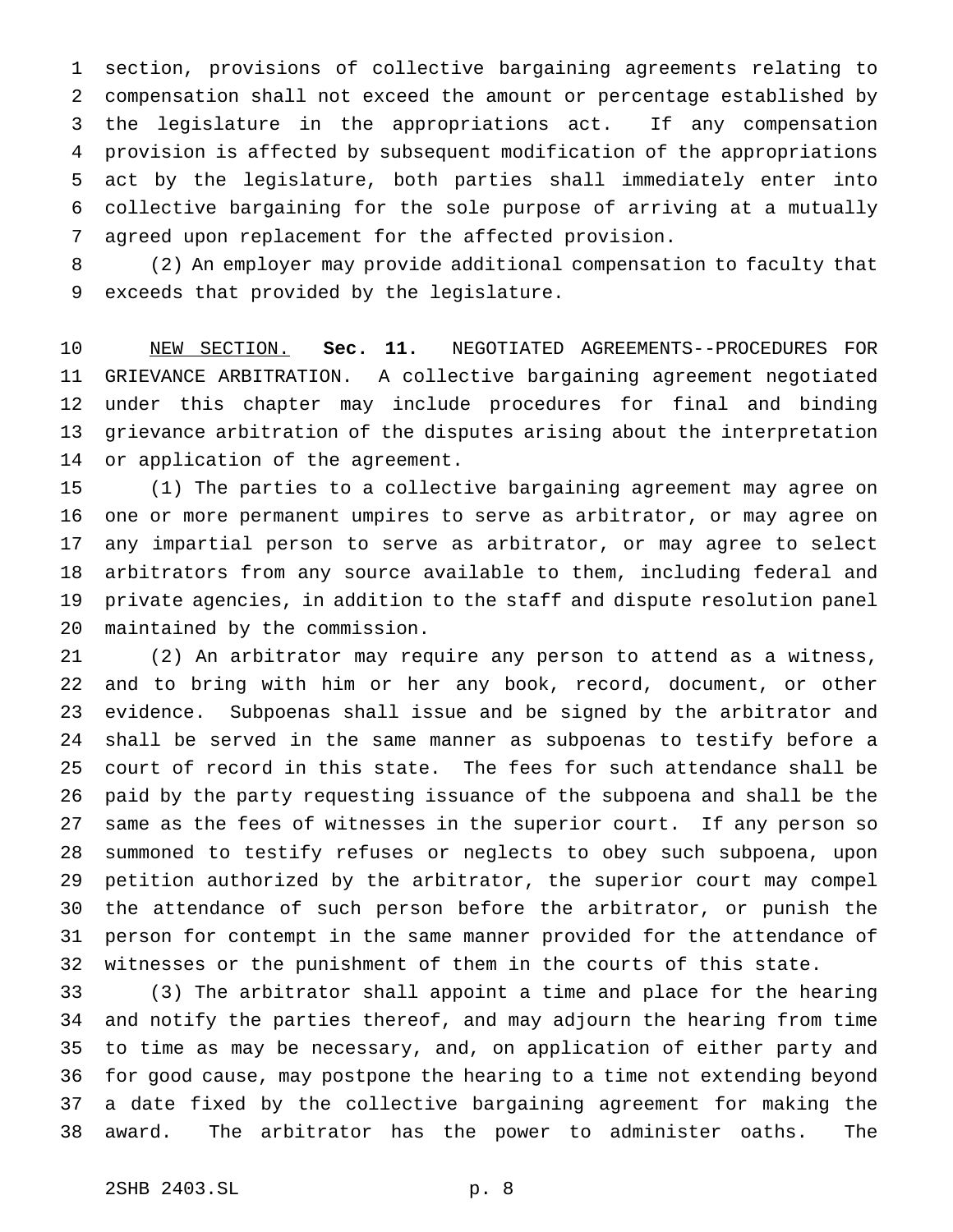arbitration award shall be in writing and signed by the arbitrator or a majority of the members of the arbitration panel. The arbitrator shall, promptly upon its rendition, serve a true copy of the award on each of the parties or their attorneys.

 (4) If a party to a collective bargaining agreement negotiated under this chapter refuses to submit a grievance for arbitration, the other party to the collective bargaining agreement may invoke the jurisdiction of the superior court for any county in which the labor dispute exists, and such court has jurisdiction to issue an order compelling arbitration. The commission, on its own motion, may invoke the jurisdiction of the superior court where a strike or lockout is in existence. Arbitration shall be ordered if the grievance states a claim which on its face is covered by the collective bargaining agreement, and doubts as to the coverage of the arbitration clause shall be resolved in favor of arbitration. Disputes concerning compliance with grievance procedures shall be reserved for determination by the arbitrator.

 (5) If a party to a collective bargaining agreement negotiated under this chapter refuses to comply with the award of an arbitrator determining a grievance arising under such collective bargaining agreement, the other party to the collective bargaining agreement, or any affected employee, may invoke the jurisdiction of the superior court for any county in which the labor dispute exists, and such court has jurisdiction to issue an order enforcing the arbitration award. The commission, on its own motion, may invoke the jurisdiction of the superior court where a strike or lockout is in existence. The court shall not substitute its judgment for that of the arbitrator and shall enforce any arbitration award which is based on the collective bargaining agreement, except that an arbitration award shall not be enforced and a new arbitration proceeding may be ordered:

 (a) If the arbitration award was procured by corruption, fraud, or undue means;

 (b) If there was evident partiality or corruption in the arbitrator or arbitrators;

 (c) If the arbitrator or arbitrators were guilty of misconduct, in refusing to postpone a hearing upon sufficient cause shown, or in refusing to hear evidence pertinent and material to the controversy, or of any other misbehavior by which the rights of any party have been prejudiced; or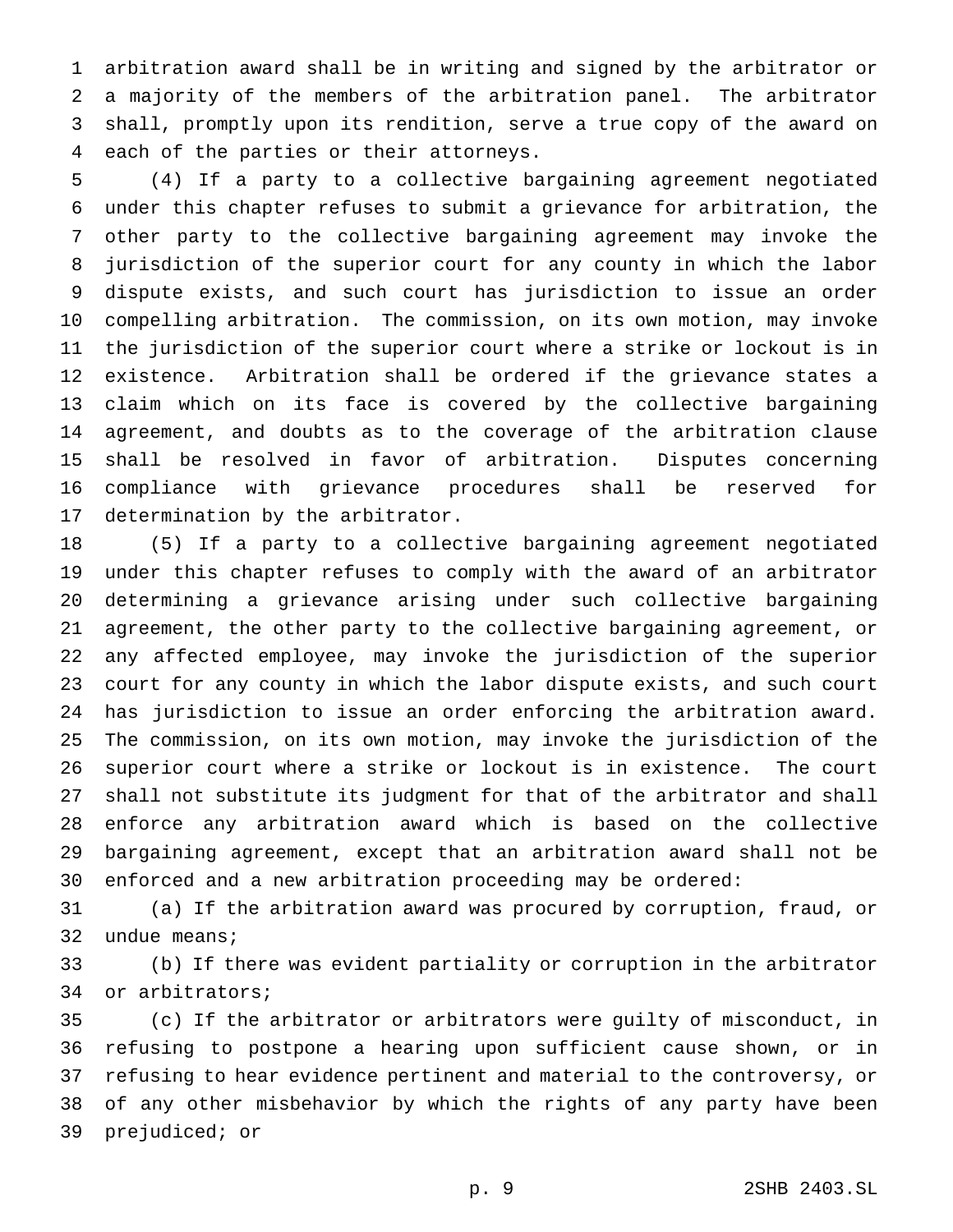(d) If the arbitrator or arbitrators have exceeded their powers, or so imperfectly executed them that a final and definite award on the subject matter was not made, in which event the court also has discretion to remand the matter to the arbitrator or arbitrators who issued the defective award.

 NEW SECTION. **Sec. 12.** COLLECTIVE BARGAINING AGREEMENT--EXCLUSIVE BARGAINING REPRESENTATIVE--UNION SECURITY PROVISIONS--DUES AND FEES. (1) Upon filing with the employer the voluntary written authorization of a bargaining unit faculty member under this chapter, the employee organization which is the exclusive bargaining representative of the bargaining unit shall have the right to have deducted from the salary of the bargaining unit faculty member the periodic dues and initiation fees uniformly required as a condition of acquiring or retaining membership in the exclusive bargaining representative. Such employee authorization shall not be irrevocable for a period of more than one year. Such dues and fees shall be deducted from the pay of all faculty members who have given authorization for such deduction, and shall be transmitted by the employer to the employee organization or to the depository designated by the employee organization.

 (2) A collective bargaining agreement may include union security provisions, but not a closed shop. If an agency shop or other union security provision is agreed to, the employer shall enforce any such provision by deductions from the salary of bargaining unit faculty members affected thereby and shall transmit such funds to the employee organization or to the depository designated by the employee organization.

 (3) A faculty member who is covered by a union security provision and who asserts a right of nonassociation based on bona fide religious tenets or teachings of a church or religious body of which such faculty member is a member shall pay to a nonreligious charity or other charitable organization an amount of money equivalent to the periodic dues and initiation fees uniformly required as a condition of acquiring or retaining membership in the exclusive bargaining representative. The charity shall be agreed upon by the faculty member and the employee organization to which such faculty member would otherwise pay the dues and fees. The faculty member shall furnish written proof that such payments have been made. If the faculty member and the employee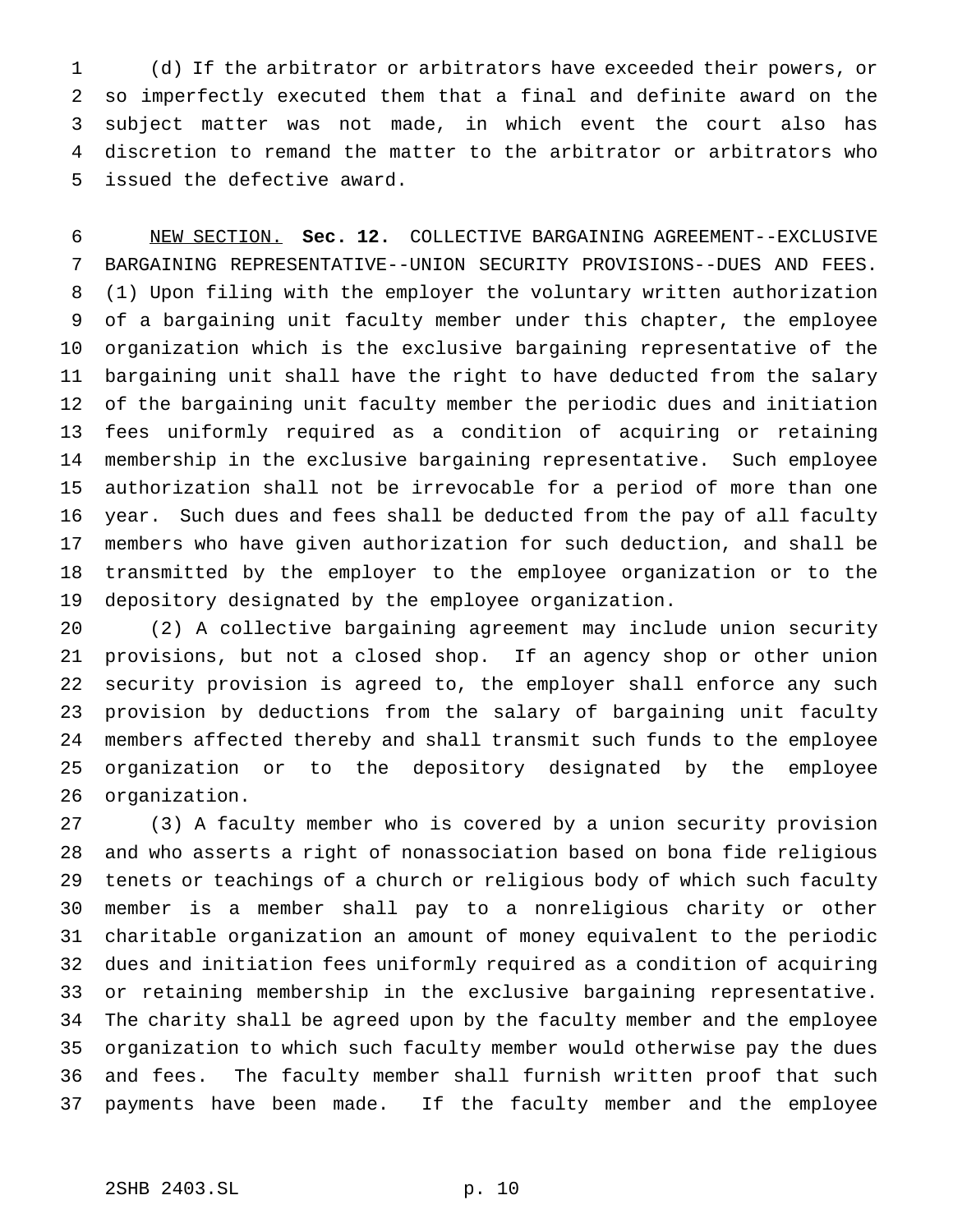organization do not reach agreement on such matter, the dispute shall be submitted to the commission for determination.

 NEW SECTION. **Sec. 13.** UNFAIR LABOR PRACTICES. (1) It is an unfair labor practice for an employer to:

 (a) Interfere with, restrain, or coerce faculty members in the exercise of the rights guaranteed by this chapter;

 (b) Dominate or interfere with the formation or administration of any employee organization or contribute financial or other support to it: PROVIDED, That subject to rules adopted by the commission, an employer is not prohibited from permitting faculty members to confer with it or its representatives or agents during working hours without loss of time or pay;

 (c) Encourage or discourage membership in any employee organization by discrimination in regard to hire, tenure of employment, or any term or condition of employment;

 (d) Discharge or discriminate otherwise against a faculty member because that faculty member has filed charges or given testimony under this chapter;

 (e) Refuse to bargain collectively with the exclusive bargaining representative of its faculty.

 (2) It is an unfair labor practice for an employee organization to: (a) Restrain or coerce a faculty member in the exercise of the rights guaranteed by this chapter: PROVIDED, That this subsection does not impair the rights of (i) an employee organization to prescribe its own rules with respect to the acquisition or retention of membership in the employee organization or (ii) to the rights of an employer in the selection of its representatives for the purpose of bargaining or the 28 adjustment of grievances;

 (b) Cause or attempt to cause an employer to discriminate against a faculty member in violation of subsection (1)(c) of this section;

 (c) Discriminate against a faculty member because that faculty member has filed charges or given testimony under this chapter;

(d) Refuse to bargain collectively with an employer.

 (3) The expressing of any view, arguments, or opinion, or the dissemination thereof to the public, whether in written, printed, graphic, or visual form, shall not constitute or be evidence of an unfair labor practice under this chapter, if such expression contains no threat of reprisal or force or promise of benefit.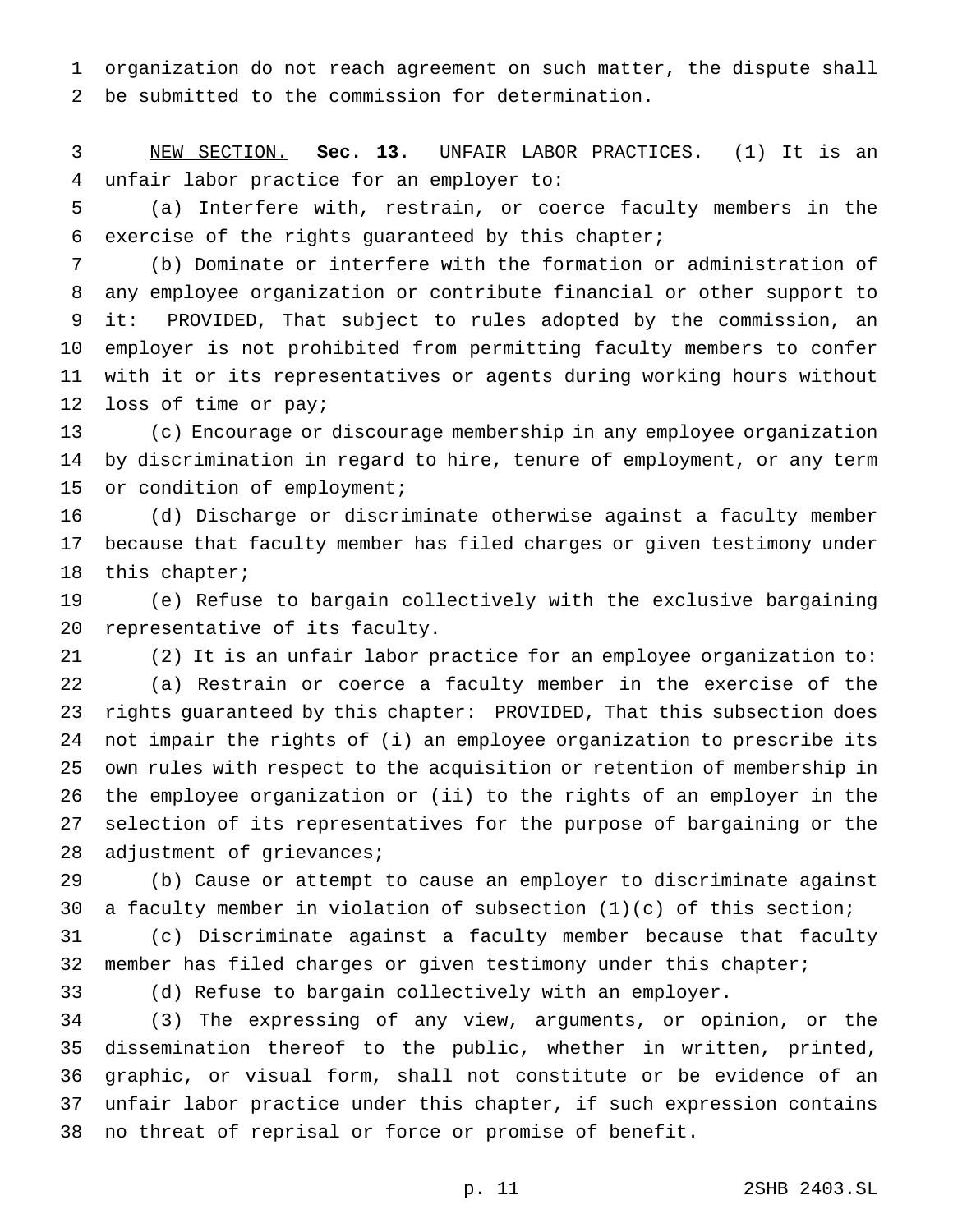NEW SECTION. **Sec. 14.** COMMISSION TO PREVENT UNFAIR LABOR PRACTICES--SCOPE. (1) The commission is empowered to prevent any person from engaging in any unfair labor practice as defined in section 13 of this act: PROVIDED, That a complaint shall not be processed for any unfair labor practice occurring more than six months before the filing of the complaint with the commission. This power shall not be affected by any other means of adjustment or prevention that has been or may be established by agreement, law, equity or otherwise.

 (2) If the commission determines that any person has engaged in or is engaging in any such unfair labor practices as defined in section 13 of this act, then the commission shall issue and cause to be served upon such person an order requiring such person to cease and desist from such unfair labor practice, and to take such affirmative action as will effectuate the purposes and policy of this chapter, such as the payment of damages and/or the reinstatement of faculty members.

 (3) The commission may petition the superior court for the county in which the main office of the employer is located or wherein the person who has engaged or is engaging in such unfair labor practice resides or transacts business, for the enforcement of its order and for appropriate temporary relief.

 NEW SECTION. **Sec. 15.** RULES ADOPTION. The commission is authorized from time to time to make, amend, and rescind, in the manner prescribed by the administrative procedure act, chapter 34.05 RCW, such rules and regulations as may be necessary to carry out the provisions of this chapter.

 NEW SECTION. **Sec. 16.** STRIKES AND LOCKOUTS PROHIBITED-- VIOLATIONS--REMEDIES. The right of faculty to engage in any strike is prohibited. The right of a board of regents or trustees to engage in any lockout is prohibited. Should either a strike or lockout occur, the representative of the faculty or board of regents or trustees may invoke the jurisdiction of the superior court in the county in which the labor dispute exists, and such court has jurisdiction to issue an appropriate order against either or both parties. In fashioning an order, the court shall take into consideration not only the elements necessary for injunctive relief but also the purpose and goals of this chapter and any mitigating factors such as the commission of an unfair labor practice by either party.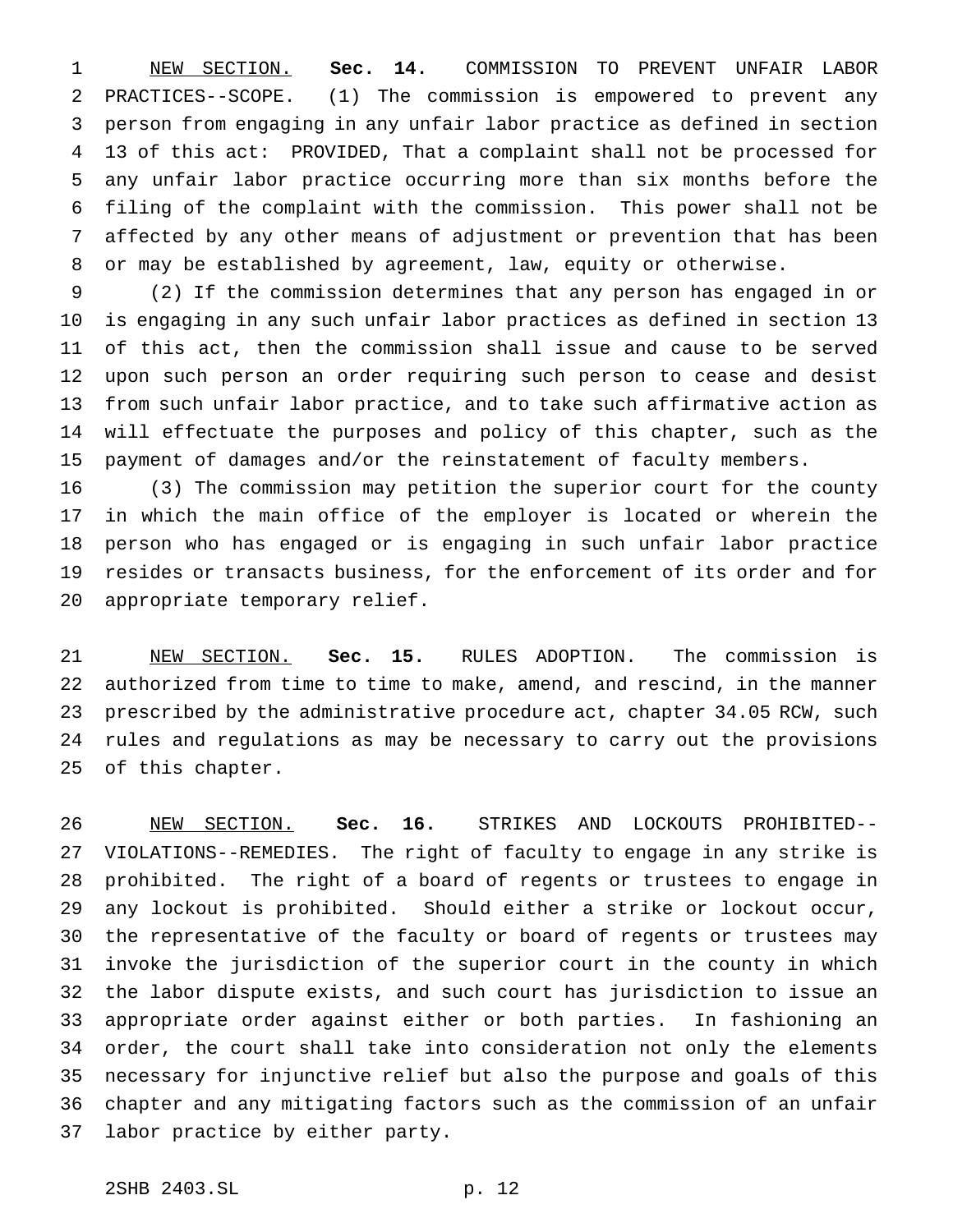NEW SECTION. **Sec. 17.** STATE ADMINISTRATIVE PROCEDURE ACT NOT TO AFFECT. Contracts or agreements, or any provision thereof, entered into between boards of regents or trustees and exclusive bargaining representatives pursuant to this chapter are not affected by or subject to chapter 34.05 RCW.

 NEW SECTION. **Sec. 18.** SEVERABILITY. If any provision of this act or its application to any person or circumstance is held invalid, the remainder of the act or the application of the provision to other persons or circumstances is not affected.

 NEW SECTION. **Sec. 19.** RETROACTIVE ACCRUAL OF BENEFITS AND SALARIES. Whenever a collective bargaining agreement between an employer and an exclusive bargaining representative is concluded after the termination date of the previous collective bargaining agreement between the same parties, the effective date of the collective bargaining agreement may be the day after the termination date of the previous collective bargaining agreement, and all benefits included in the new collective bargaining agreement, including wage or salary increases, may accrue beginning with the effective date as established by this section.

 NEW SECTION. **Sec. 20.** Nothing in this chapter shall be construed to annul, modify, or preclude the renewal or continuation of any lawful agreement entered into before the effective date of this section between an employer and an employee organization covering wages, hours, and terms and conditions of employment.

 NEW SECTION. **Sec. 21.** Except as otherwise expressly provided in this chapter, this chapter shall not be construed to deny or otherwise abridge any rights, privileges, or benefits granted by law to employees. This chapter shall not be construed to interfere with the responsibilities and rights of the board of regents or board of trustees as specified by federal and state law.

 NEW SECTION. **Sec. 22.** Section captions used in this act are not any part of the law.

NEW SECTION. **Sec. 23.** This act takes effect October 1, 2002.

p. 13 2SHB 2403.SL